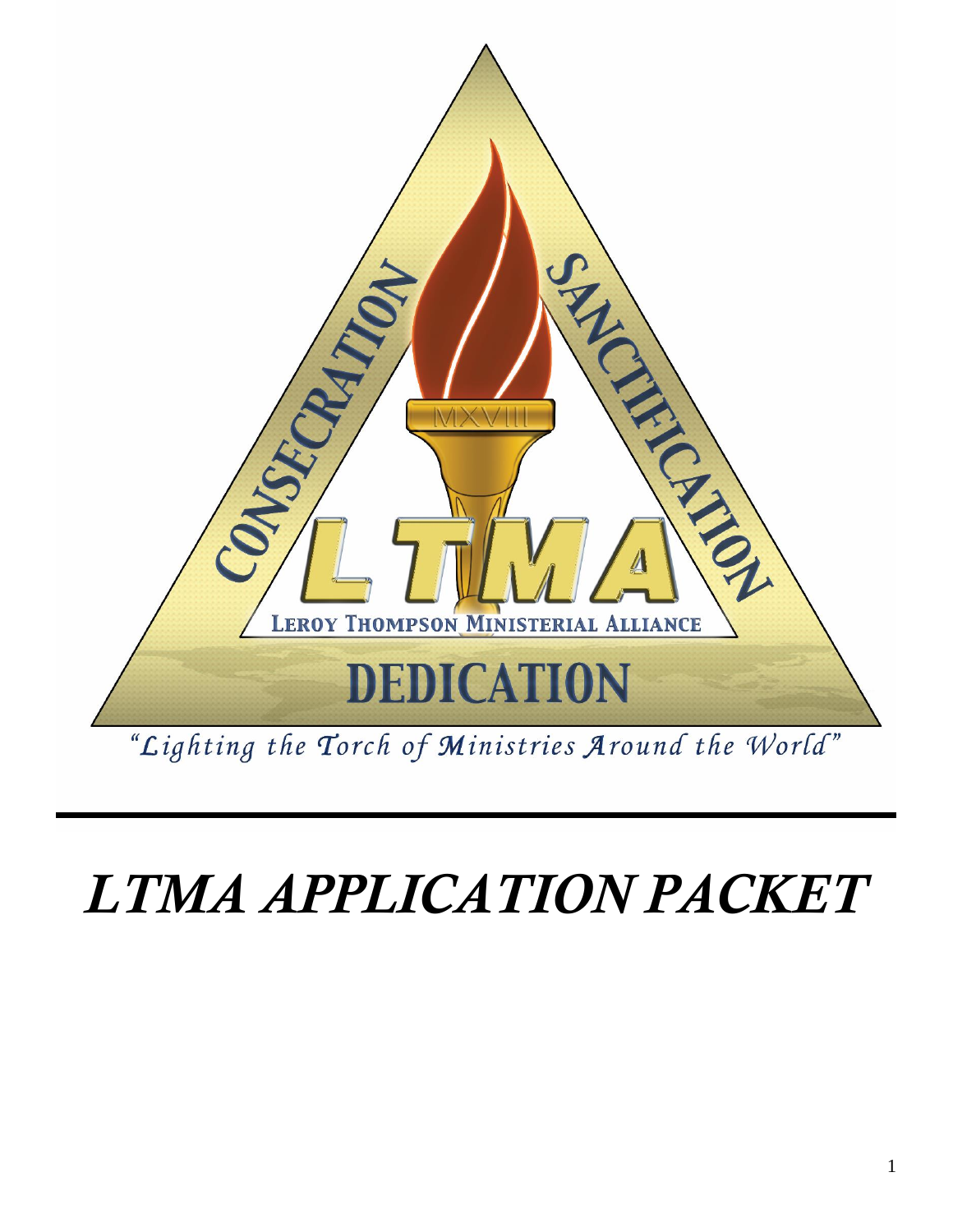

 P.O. Box 7 ▪ Darrow, LA 70725 ▪ 225.473.8874  *Apostle Leroy Thompson, Sr. – Founder* 

### **WELCOME**

*Thank you for your interest in the Leroy Thompson Ministerial Alliance (LTMA)! We are excited you have been led to seek connection to a very unique and powerful family of ministries. What God will do through this precious collection of anointed men and women will enhance the Body of Christ.* 

*LTMA is committed to "Lighting the Torch of Ministries Around the World" by empowering ministers and equipping ministries to reach the highest standard of excellence in ministry.*

**Inside this packet you will find the necessary application and information to properly guide you through the membership process of this alliance.** 

#### **Enclosed you will find:**

- Application Process
- Membership Application
- Spousal Response Form
- Ministerial Reference Form (2 copies)
- LTMA Covenant *(2 copies – one copy for your files and one to be returned with a signed copy of the Acknowledgement Form)*
- LTMA Standard of Conduct
- LTMA Covenant & Standard of Conduct Acknowledgement Form
- LTMA Applicant Disclosure Form
- Application Submission Checklist

#### **Membership Fees**

#### **\$500.00 1**

#### **st YEAR MEMBERSHIP FEE**

- *\$100.00 Application Fee - due when application is submitted*
- *\$150.00 Balance of Application Fee - due upon notification of acceptance into LTMA*
- *\$250.00 Remaining Balance of 1st Year Membership F*ee *- due within 1 year of acceptance into LTMA*

#### **\$500.00 ANNUAL MEMBERSHIP FEE**

(At the start of your second year, Membership Fees are due annually at the LTMA Impartation Conference in January)

#### *Please Mail Application Fees and Materials to:*

Leroy Thompson Ministerial Alliance Attn: Membership Application Department P.O. Box 7 Darrow, LA 70725

**Note: Applications MUST BE received / postmarked within 15 days of receipt of this application**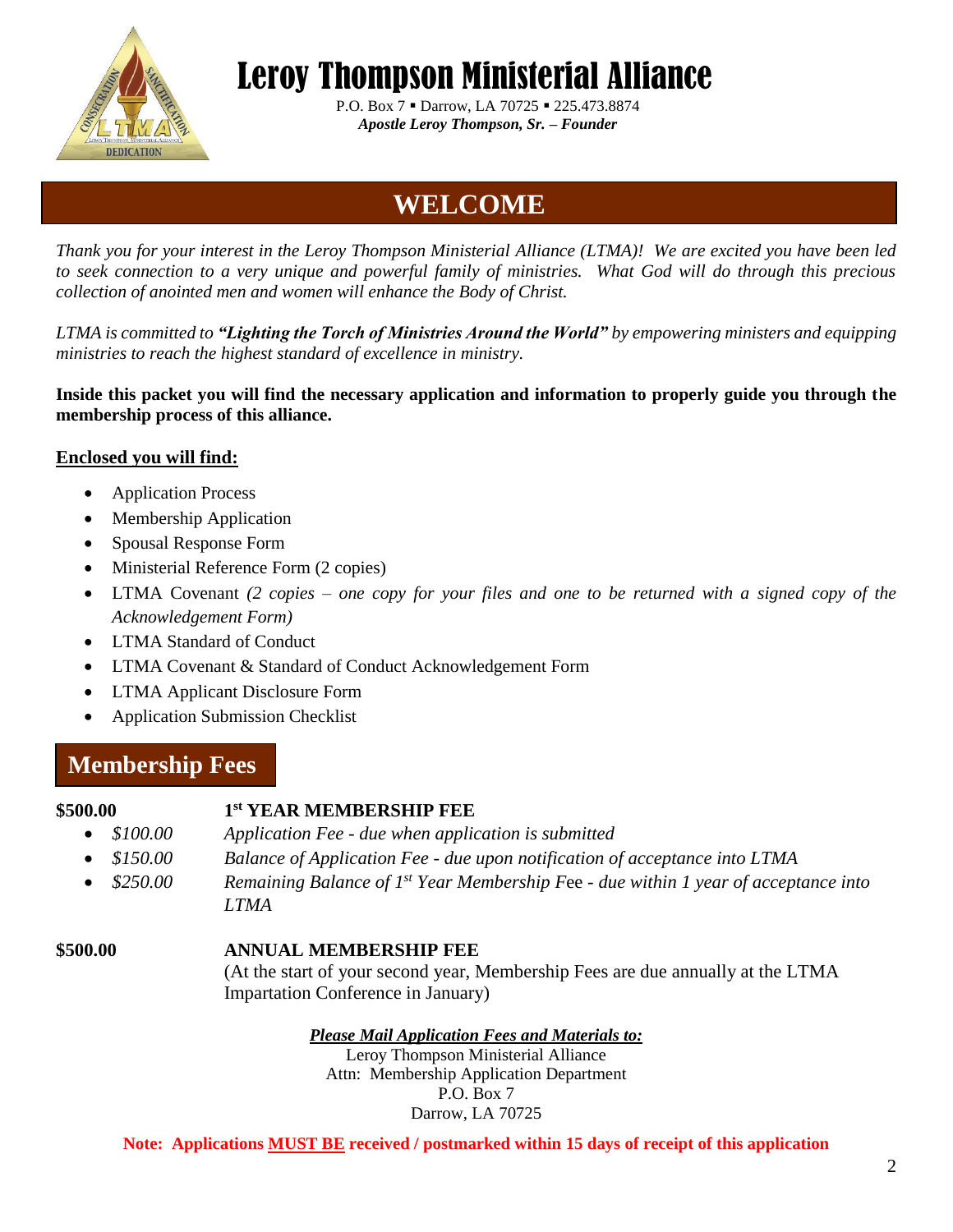

 P.O. Box 7 ▪ Darrow, LA 70725 ▪ 225.473.8874  *Apostle Leroy Thompson, Sr. – Founder* 

### **APPLICATION PROCESS**

#### **A. Each of the items listed below MUST be completed and submitted to the LTMA office before your application will be considered and an interview scheduled.**

#### **Due within 15 days after you have acquired this packet:**

- 1. Completed LTMA Membership Application
- *2.* Signed copy of the LTMA Covenant and Standard of Conduct Acknowledgement Form *(A Copy of the actual Covenant should be attached to the acknowledgment form.)*
- 3. Signed copy of the LTMA Applicant Disclosure Form
- 4. Completed Spouse Response Form *(if applicable)*
- 5. One page written (typed) expression of your interest in LTMA
- 6. A photocopy of your Ministerial Credentials (Certificate of License and / or Ordination)
- 7. A color photograph and biography of yourself *AND* a photo of you and your spouse (couple shot) *if applicable*. Photos and bios **MUST** be included with your application.

#### **Due within 21 days after you have acquired this packet:**

- 8. **(2)** Ministerial References
	- Senior Pastors should have a reference completed by a colleague in ministry *AND* a reference completed by a current board member of your ministry.
	- Applicants that ARE NOT Senior Pastors should have a reference completed by their pastor *AND* a reference completed by a colleague in ministry.
- **B. Once the written component of your application has been received in the offices of LTMA, you will be contacted by a LTMA representative to schedule the interview component of your application.**
- **C. Upon the completion of your interview you will be contacted by a LTMA representative by phone and or official letter to notify you of your acceptance or deferral.**
- **D. Upon your receiving notification of your acceptance into LTMA please remit the remaining balance of your application fee (\$150.00) to the LTMA offices. Please note: "BALANCE of App Fee" in the memo section of your check.**
- **E. All LTMA Members are REQUIRED to enroll in Ever Increasing Word Training Center (EIWTC) no later than the start of your second year of membership in LTMA. LTMA Membership Fees will be waived during your first and second year of enrollment.** *(Doesn't apply to EIWTC Alumni)* **Graduates of the Training Center are required to maintain alumni status.**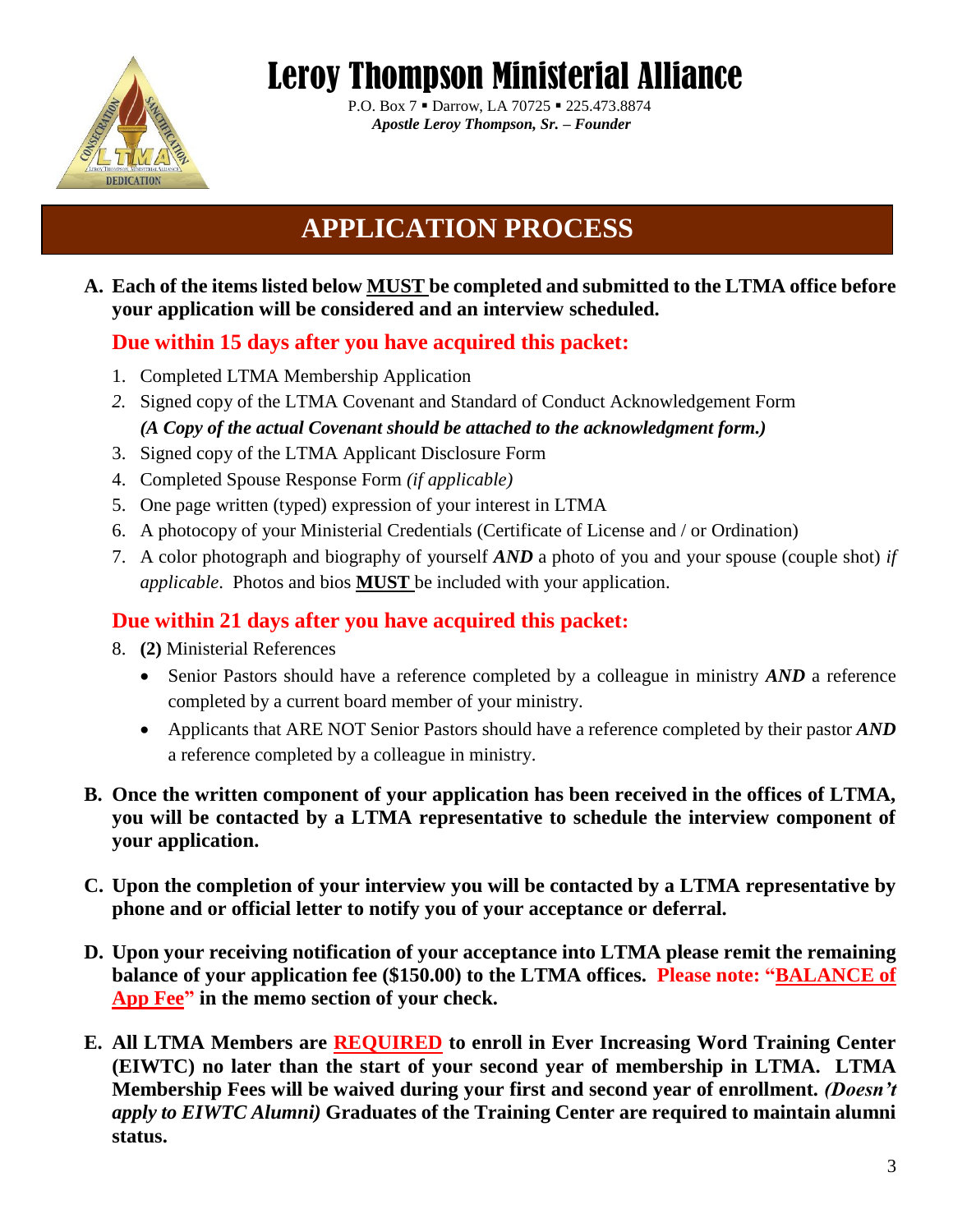

 $\frac{1}{2}$ 

P.O. Box 7 · Darrow, LA 70725 · 225.473.8874  *Apostle Leroy Thompson, Sr. – Founder* 

### *Membership Application*

#### **PLEASE TYPE or PRINT CLEARLY**

**PERSONAL INFORMATION**

Date:\_\_\_\_\_\_\_\_\_-\_\_\_\_\_\_\_\_\_\_\_\_-\_\_\_\_\_\_\_\_\_

| Name:                  | (First)                                                                                                                                                                                                                                                                                                                                                                              | (Middle Initial) |                                                                                                                                                                                                                                                                                                                                                                                      | (Last)                                  |  |
|------------------------|--------------------------------------------------------------------------------------------------------------------------------------------------------------------------------------------------------------------------------------------------------------------------------------------------------------------------------------------------------------------------------------|------------------|--------------------------------------------------------------------------------------------------------------------------------------------------------------------------------------------------------------------------------------------------------------------------------------------------------------------------------------------------------------------------------------|-----------------------------------------|--|
| <b>Street Address:</b> |                                                                                                                                                                                                                                                                                                                                                                                      |                  |                                                                                                                                                                                                                                                                                                                                                                                      |                                         |  |
| City:                  |                                                                                                                                                                                                                                                                                                                                                                                      |                  |                                                                                                                                                                                                                                                                                                                                                                                      | State: <u>Zip</u>                       |  |
| Country:               |                                                                                                                                                                                                                                                                                                                                                                                      |                  |                                                                                                                                                                                                                                                                                                                                                                                      |                                         |  |
| Home Phone:            | $\overline{a}$ $\overline{a}$ $\overline{a}$ $\overline{a}$ $\overline{a}$ $\overline{a}$ $\overline{a}$ $\overline{a}$ $\overline{a}$ $\overline{a}$ $\overline{a}$ $\overline{a}$ $\overline{a}$ $\overline{a}$ $\overline{a}$ $\overline{a}$ $\overline{a}$ $\overline{a}$ $\overline{a}$ $\overline{a}$ $\overline{a}$ $\overline{a}$ $\overline{a}$ $\overline{a}$ $\overline{$ | Cell:            | $\overline{a}$ $\overline{a}$ $\overline{a}$ $\overline{a}$ $\overline{a}$ $\overline{a}$ $\overline{a}$ $\overline{a}$ $\overline{a}$ $\overline{a}$ $\overline{a}$ $\overline{a}$ $\overline{a}$ $\overline{a}$ $\overline{a}$ $\overline{a}$ $\overline{a}$ $\overline{a}$ $\overline{a}$ $\overline{a}$ $\overline{a}$ $\overline{a}$ $\overline{a}$ $\overline{a}$ $\overline{$ |                                         |  |
|                        |                                                                                                                                                                                                                                                                                                                                                                                      |                  |                                                                                                                                                                                                                                                                                                                                                                                      |                                         |  |
| Date of Birth:         |                                                                                                                                                                                                                                                                                                                                                                                      |                  |                                                                                                                                                                                                                                                                                                                                                                                      |                                         |  |
| SSN:                   | the contract of the contract of the contract of the contract of the                                                                                                                                                                                                                                                                                                                  |                  |                                                                                                                                                                                                                                                                                                                                                                                      |                                         |  |
|                        |                                                                                                                                                                                                                                                                                                                                                                                      |                  |                                                                                                                                                                                                                                                                                                                                                                                      |                                         |  |
|                        | Are you a Licensed and or Ordained Minister? ______Yes _______No                                                                                                                                                                                                                                                                                                                     |                  |                                                                                                                                                                                                                                                                                                                                                                                      | If yes, Date of Licensing / Ordination: |  |
|                        | Are you in ministry full time? No. I work a full time job outside of ministry                                                                                                                                                                                                                                                                                                        |                  |                                                                                                                                                                                                                                                                                                                                                                                      |                                         |  |
|                        | Are you a graduate of Ever Increasing Word Training Center (EIWTC)? ________Yes                                                                                                                                                                                                                                                                                                      |                  |                                                                                                                                                                                                                                                                                                                                                                                      | No                                      |  |
|                        | If you answered no, are you currently enrolled in EIWTC?                                                                                                                                                                                                                                                                                                                             |                  | Yes                                                                                                                                                                                                                                                                                                                                                                                  | N <sub>0</sub>                          |  |

#### **MINISTRY OR CHURCH INFORMATION - ONLY FOR SENIOR PASTORS OR HEADS OF MINISTRIES**

| Church Name:                                                                                                                     |                      |
|----------------------------------------------------------------------------------------------------------------------------------|----------------------|
|                                                                                                                                  |                      |
| Sr. Pastor's Name:                                                                                                               |                      |
|                                                                                                                                  |                      |
|                                                                                                                                  |                      |
| City:                                                                                                                            |                      |
| Country:<br><u> 1999 - Johann John Harry, mars and deutscher Stadt and der Stadt and deutscher Stadt and der Stadt and deuts</u> |                      |
| Church Phone: $(\_\_)$                                                                                                           | Church Fax: $(\_\_)$ |
| Membership:<br>(Approximate size of congregation)                                                                                |                      |
| Service Schedule: (Ex: Sunday @ 9AM, Wed. @ 7PM)                                                                                 |                      |
|                                                                                                                                  |                      |
|                                                                                                                                  |                      |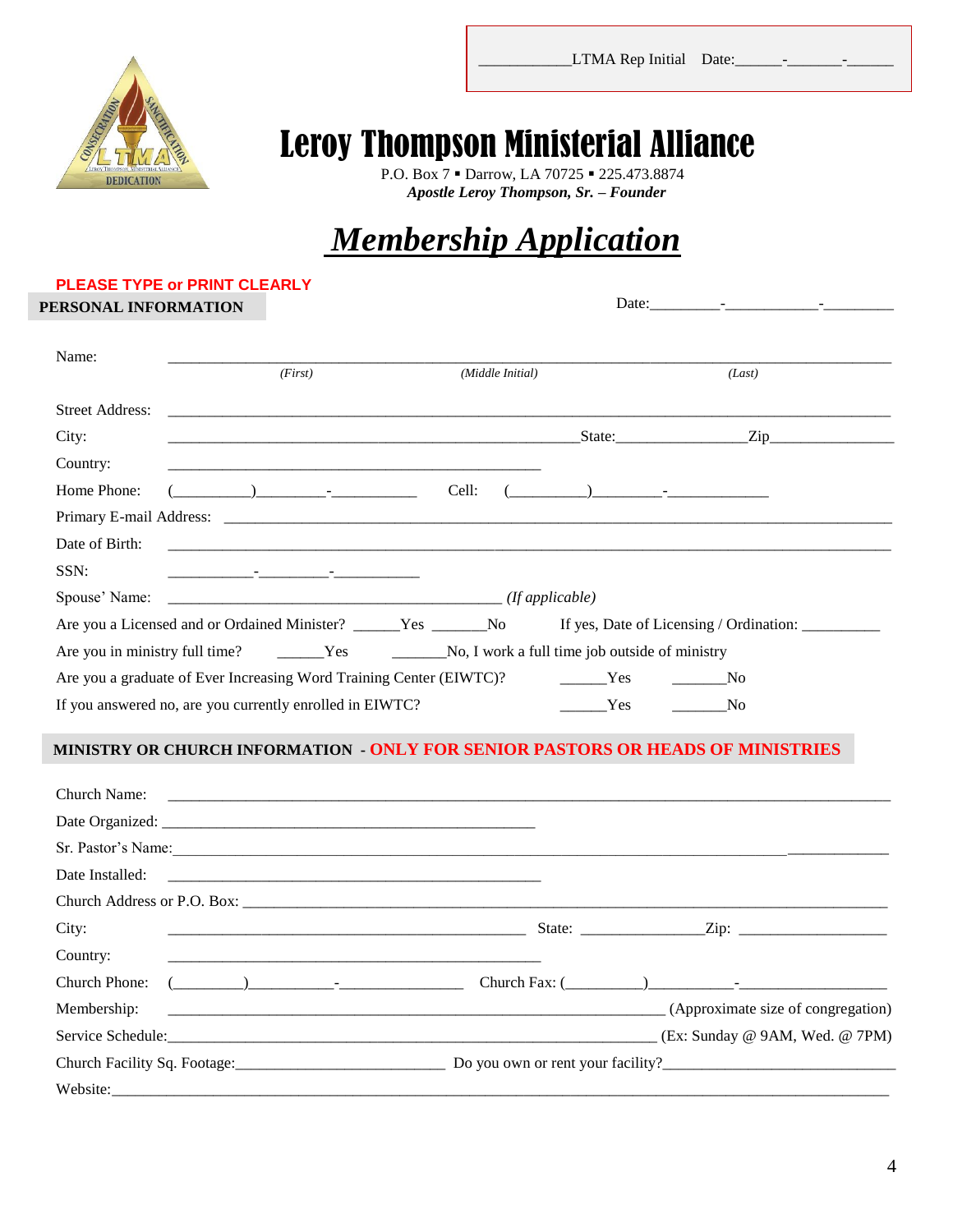#### MINISTERIAL AFFILIATION INFORMATION

|                                                                         | How long have you been affiliated with Apostle Leroy Thompson, Word of Life Christian Center and Ever Increasing                                                                                                                    |
|-------------------------------------------------------------------------|-------------------------------------------------------------------------------------------------------------------------------------------------------------------------------------------------------------------------------------|
| <b>Word Ministries (EIWM)?</b>                                          |                                                                                                                                                                                                                                     |
|                                                                         |                                                                                                                                                                                                                                     |
|                                                                         |                                                                                                                                                                                                                                     |
|                                                                         | Name of your Home Church: <u>contract the contract of the contract of the contract of the contract of the contract of</u>                                                                                                           |
|                                                                         |                                                                                                                                                                                                                                     |
| With what other Ministerial Organizations are you currently affiliated? |                                                                                                                                                                                                                                     |
| 1.                                                                      | <u>Nears of Membership</u> and Membership and Membership and Membership and Membership and Membership and Membership and Membership and Membership and Membership and Membership and Membership and Membership and Membership and M |
| 2.                                                                      | <b>Example 2018</b> The Contract of Membership Contract of Membership Contract of Membership                                                                                                                                        |
| 3.                                                                      | <u>Example 2014</u> The Second Contract of Membership Press, 1988. The Second Contract of Membership Press, 1989. The Second Contract of Membership Press, 1989. The Second Contract of Membership Press, 1989. The Second Contract |
|                                                                         | If you were previously affiliated with a Ministerial Organization, please list the name of that organization and the reason                                                                                                         |
| you are no longer a member.                                             |                                                                                                                                                                                                                                     |
|                                                                         |                                                                                                                                                                                                                                     |
| Reason you are no longer a member:                                      | <u> 1999 - Jan James James James James James James James James James James James James James James James James J</u>                                                                                                                |
|                                                                         | ,我们就会在这里的时候,我们就会在这里的时候,我们就会在这里,我们就会在这里,我们就会在这里,我们就会在这里,我们就会在这里,我们就会在这里,我们就会在这里,我<br>第251章 我们的人,我们就会在这里,我们就会在这里,我们就会在这里,我们就会在这里,我们就会在这里,我们就会在这里,我们就会在这里,我们就会在这里,我们就会在                                                                |
|                                                                         |                                                                                                                                                                                                                                     |
|                                                                         |                                                                                                                                                                                                                                     |
|                                                                         |                                                                                                                                                                                                                                     |
|                                                                         |                                                                                                                                                                                                                                     |
|                                                                         |                                                                                                                                                                                                                                     |
|                                                                         |                                                                                                                                                                                                                                     |
|                                                                         | In what ways will your membership LTMA enhance your spouse's life?<br><u>LTMA</u> enhance your spouse's life?<br><u>LTMA</u> enhance your spouse's life?                                                                            |
|                                                                         |                                                                                                                                                                                                                                     |
|                                                                         |                                                                                                                                                                                                                                     |
|                                                                         |                                                                                                                                                                                                                                     |
|                                                                         |                                                                                                                                                                                                                                     |
|                                                                         |                                                                                                                                                                                                                                     |
|                                                                         |                                                                                                                                                                                                                                     |
|                                                                         |                                                                                                                                                                                                                                     |
|                                                                         |                                                                                                                                                                                                                                     |
|                                                                         |                                                                                                                                                                                                                                     |
|                                                                         |                                                                                                                                                                                                                                     |
|                                                                         |                                                                                                                                                                                                                                     |
|                                                                         |                                                                                                                                                                                                                                     |
|                                                                         |                                                                                                                                                                                                                                     |
|                                                                         |                                                                                                                                                                                                                                     |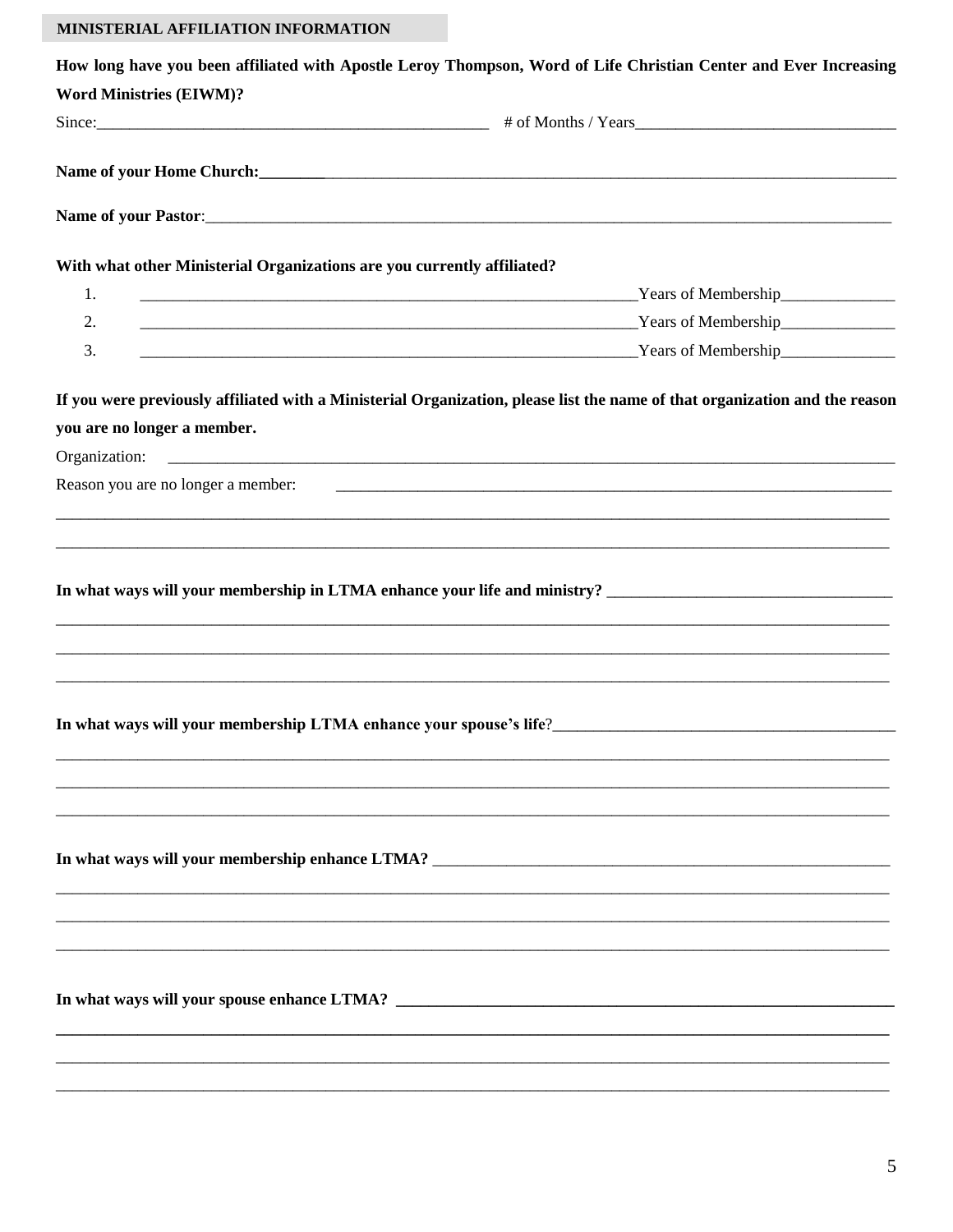

#### LEROY THOMPSON MINISTERIAL ALLIANCE

### **Spousal Response Form**

This section is to be completed by the applicant's spouse.

| Address: and the contract of the contract of the contract of the contract of the contract of the contract of the contract of the contract of the contract of the contract of the contract of the contract of the contract of t |  |  |
|--------------------------------------------------------------------------------------------------------------------------------------------------------------------------------------------------------------------------------|--|--|
|                                                                                                                                                                                                                                |  |  |
|                                                                                                                                                                                                                                |  |  |
|                                                                                                                                                                                                                                |  |  |
|                                                                                                                                                                                                                                |  |  |
|                                                                                                                                                                                                                                |  |  |
|                                                                                                                                                                                                                                |  |  |
|                                                                                                                                                                                                                                |  |  |
|                                                                                                                                                                                                                                |  |  |
|                                                                                                                                                                                                                                |  |  |
| ,我们也不能在这里的人,我们也不能在这里的人,我们也不能在这里的人,我们也不能在这里的人,我们也不能在这里的人,我们也不能在这里的人,我们也不能在这里的人,我们也                                                                                                                                              |  |  |
|                                                                                                                                                                                                                                |  |  |
|                                                                                                                                                                                                                                |  |  |
|                                                                                                                                                                                                                                |  |  |
|                                                                                                                                                                                                                                |  |  |
|                                                                                                                                                                                                                                |  |  |
|                                                                                                                                                                                                                                |  |  |
|                                                                                                                                                                                                                                |  |  |
|                                                                                                                                                                                                                                |  |  |
|                                                                                                                                                                                                                                |  |  |
|                                                                                                                                                                                                                                |  |  |
|                                                                                                                                                                                                                                |  |  |
|                                                                                                                                                                                                                                |  |  |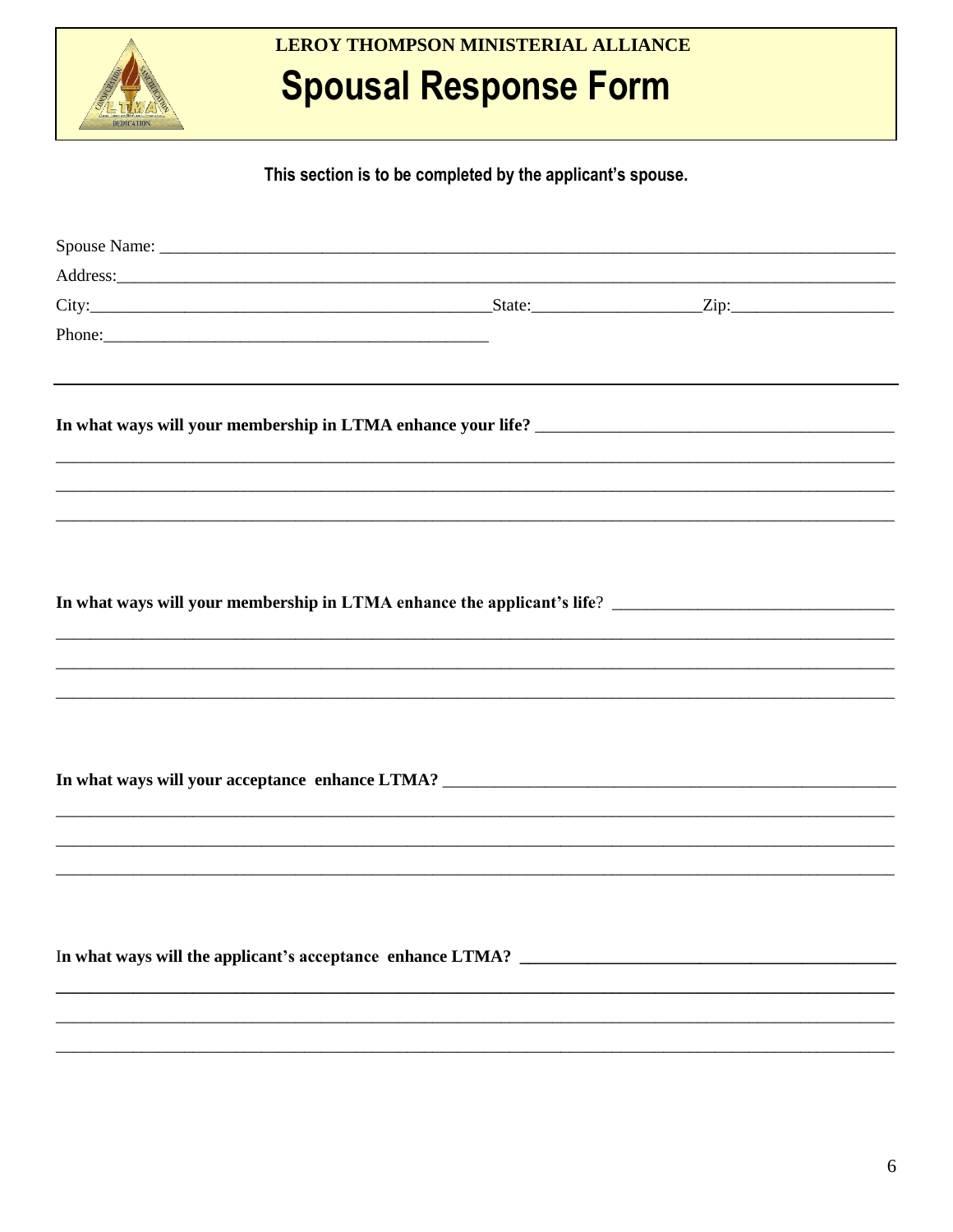#### **LEROY THOMPSON MINISTERIAL ALLIANCE**

## **Ministerial Reference**

**To the Applicant:** This form should be completed by a colleague in ministry who understands your spiritual goals and objectives. This recommendation should be completed by someone other than a relative. If the following waiver is signed, it is understood that this information will NOT be shown to the applicant.

| Applicant's Name: _ |       |        |      |  |  |  |  |  |  |
|---------------------|-------|--------|------|--|--|--|--|--|--|
| Address:            | Citv: | State: | Zip. |  |  |  |  |  |  |
| Phone:              |       |        |      |  |  |  |  |  |  |

- $\circ$  I waive my right to review this recommendation when completed and understand it will remain confidential.
- $\circ$  I do not waive my right to review this recommendation.

Signature:\_\_\_\_\_\_\_\_\_\_\_\_\_\_\_\_\_\_\_\_\_\_\_\_\_\_\_\_\_\_\_\_\_\_\_\_\_\_\_\_\_\_\_\_\_\_\_\_\_\_\_\_\_\_\_\_\_\_\_\_\_\_\_\_\_\_\_\_Date:\_\_\_\_\_\_\_\_\_\_\_\_\_\_\_\_\_\_\_\_\_\_\_\_\_\_\_\_\_\_\_\_\_\_\_\_\_

**To the Recommender**: The person named above is applying for membership into the **Leroy Thompson Ministerial Alliance** and has requested your recommendation. This organization is an evangelical Christian organization committed to excellence in ministry, by training and educating Pastors, Licensed / Ordained Ministers and Church Leaders according to Christian Principles. Your thoughtful and candid responses will assist us in our evaluation of the applicant.

- 1. **How long have you known the applicant**?
- 2. **How well do you know the applicant?** (check one)
	-

\_\_\_\_\_By name / sight \_\_\_\_\_Fairly well – numerous personal contacts \_\_\_\_\_Casually – few personal contacts \_\_\_\_\_Very close relationship

3. **Please evaluate the applicant's qualifications by circling the appropriate number below**. *0 = No Chance to Observe, 1 = Poor, 2 = Below Average, 3 = Average, 4 = Above Average, 5 = Superior*

| <b>Personal Morality</b><br>Integrity, Moral character, honesty                         | U | 1 | 2 3 4        |  | 5 |
|-----------------------------------------------------------------------------------------|---|---|--------------|--|---|
| <b>Personal Appearance</b><br>Cleanliness, grooming                                     | 0 | 1 | 2 3 4 5      |  |   |
| <b>Interpersonal Relationships</b><br>Cooperation, attitudes towards authority, rapport | N |   | $1\ 2\ 3\ 4$ |  |   |
| <b>Stability of home life</b><br>Involvement, respect, teamwork                         | U |   | 1234         |  | 5 |
| <b>Emotional Stability</b><br>Poise, mood stability, reaction to stress                 | N |   | 1 2 3 4 5    |  |   |
| <b>Maturity</b><br>Personal development, ability to cope with life situations           |   |   | 2 3 4        |  | 5 |
| <b>Spiritual Commitment</b><br>Genuineness and depth of commitment                      |   |   | 1234         |  |   |
| Judgment<br>Ability to analyze a problem                                                | N |   | 1 2 3 4 5    |  |   |
| <b>Self-discipline / Self-Control</b><br>Ability to lead oneself before others          | N |   | 1234         |  |   |
| <b>Humility</b><br>Avoids inflated view of self                                         | N |   | 2 3 4        |  |   |

| <b>Accountability</b>                            | <sup>n</sup> |                | 1 2 3 4 5              |  |   |
|--------------------------------------------------|--------------|----------------|------------------------|--|---|
| Responsibility to others, submitted              |              |                |                        |  |   |
| <b>Responsibility</b>                            | N            |                | 1234                   |  | 5 |
| Accountability to oneself, dutifulness           |              |                |                        |  |   |
| <b>Reliability</b>                               | U            | $\overline{1}$ | 2 3 4                  |  | 5 |
| Dependability, Faithfulness                      |              |                |                        |  |   |
| Empathy                                          | N            |                | 1234                   |  | 5 |
| Sensitivity to the needs of others               |              |                |                        |  |   |
| Leadership                                       | በ            |                | 1234                   |  | 5 |
| Competence, self confidence                      |              |                |                        |  |   |
| <b>Financial Responsibility</b>                  | n            |                | 1234                   |  | 5 |
| Discipline, Organization, Wisdom                 |              |                |                        |  |   |
| <b>Fruitfulness in Ministry</b>                  | N            |                | $\overline{1}$ 2 3 4 5 |  |   |
| Contentment, fulfillment, proof of changed lives |              |                |                        |  |   |
| <b>Work Ethic</b>                                | N            |                | $1 \t2 \t3 \t4$        |  | 5 |
| Perseverance, resourcefulness, initiative        |              |                |                        |  |   |
| Wisdom                                           | በ            |                | 1234                   |  | 5 |
| Spiritual interpretation & direction             |              |                |                        |  |   |
| Teachable                                        | N            | 1              | 2 3 4                  |  | 5 |
| Willing to learn from others                     |              |                |                        |  |   |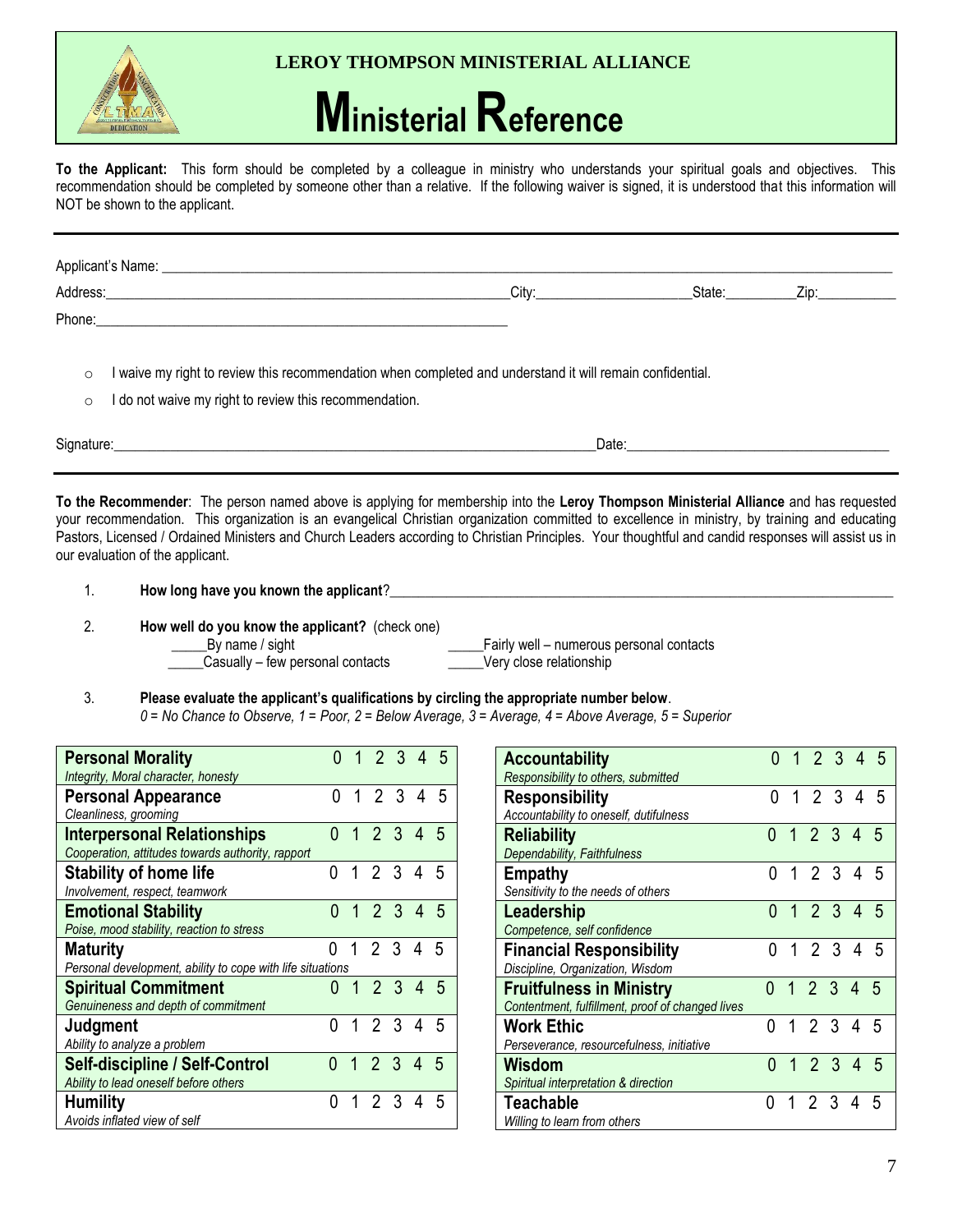|                    | <b>Ministerial Reference Continued</b> |                                                        |                                                                              |                                                                                                                                               |
|--------------------|----------------------------------------|--------------------------------------------------------|------------------------------------------------------------------------------|-----------------------------------------------------------------------------------------------------------------------------------------------|
| 4.                 |                                        | What do you perceive to be the applicant's strengths?  |                                                                              |                                                                                                                                               |
| 5.<br>6.           |                                        | What do you perceive to be the applicant's weaknesses? | Do you recommend this applicant to the Leroy Thompson Ministerial Alliance?  |                                                                                                                                               |
|                    | Highly recommend                       | Recommend                                              | Recommend w/ reservations                                                    | Do not recommend                                                                                                                              |
|                    | submitting this reference form.        |                                                        |                                                                              | Note: If you have additional comments you would like to share regarding the applicant, please feel free to attach those and include them when |
|                    |                                        |                                                        | NO ACTION CAN BE TAKEN ON THE APPLICANT'S BEHALF UNTIL THIS FORM IS RECEIVED |                                                                                                                                               |
| Your Name:         |                                        |                                                        | Signature:                                                                   |                                                                                                                                               |
| Title:<br>Address: |                                        |                                                        |                                                                              |                                                                                                                                               |
| City:              |                                        |                                                        | State:                                                                       | Zip:                                                                                                                                          |
| Phone:             |                                        |                                                        |                                                                              |                                                                                                                                               |

#### **Mail recommendation to:** Leroy Thompson Ministerial Alliance *Attn: Membership Application Department* P.O. Box 7 Darrow, LA 70725

Thank you for taking the time to complete and return this recommendation. Your thoughtfulness in its preparation is appreciated. If you have questions, please contact the Leroy Thompson Ministerial Alliance Offices at 225.473.8874.

Church:\_\_\_\_\_\_\_\_\_\_\_\_\_\_\_\_\_\_\_\_\_\_\_\_\_\_\_\_\_\_\_\_\_\_\_\_\_\_\_\_\_\_\_\_\_\_\_\_\_\_\_\_\_\_\_\_\_\_\_\_\_\_\_\_\_\_\_\_\_\_\_\_\_\_\_\_\_\_\_\_\_\_\_\_\_\_\_\_\_\_\_\_\_\_\_\_\_\_\_\_\_\_\_\_\_\_

Date:\_\_\_\_\_\_\_\_\_\_\_\_\_\_\_\_\_\_\_\_\_\_\_\_\_\_\_\_\_\_\_\_\_\_\_\_\_\_\_\_\_\_\_\_\_\_\_\_\_\_\_\_\_\_\_\_\_\_\_\_\_\_\_\_\_\_\_\_\_\_\_\_\_\_\_\_\_\_\_\_\_\_\_\_\_\_\_\_\_\_\_\_\_\_\_\_\_\_\_\_\_\_\_\_\_\_\_\_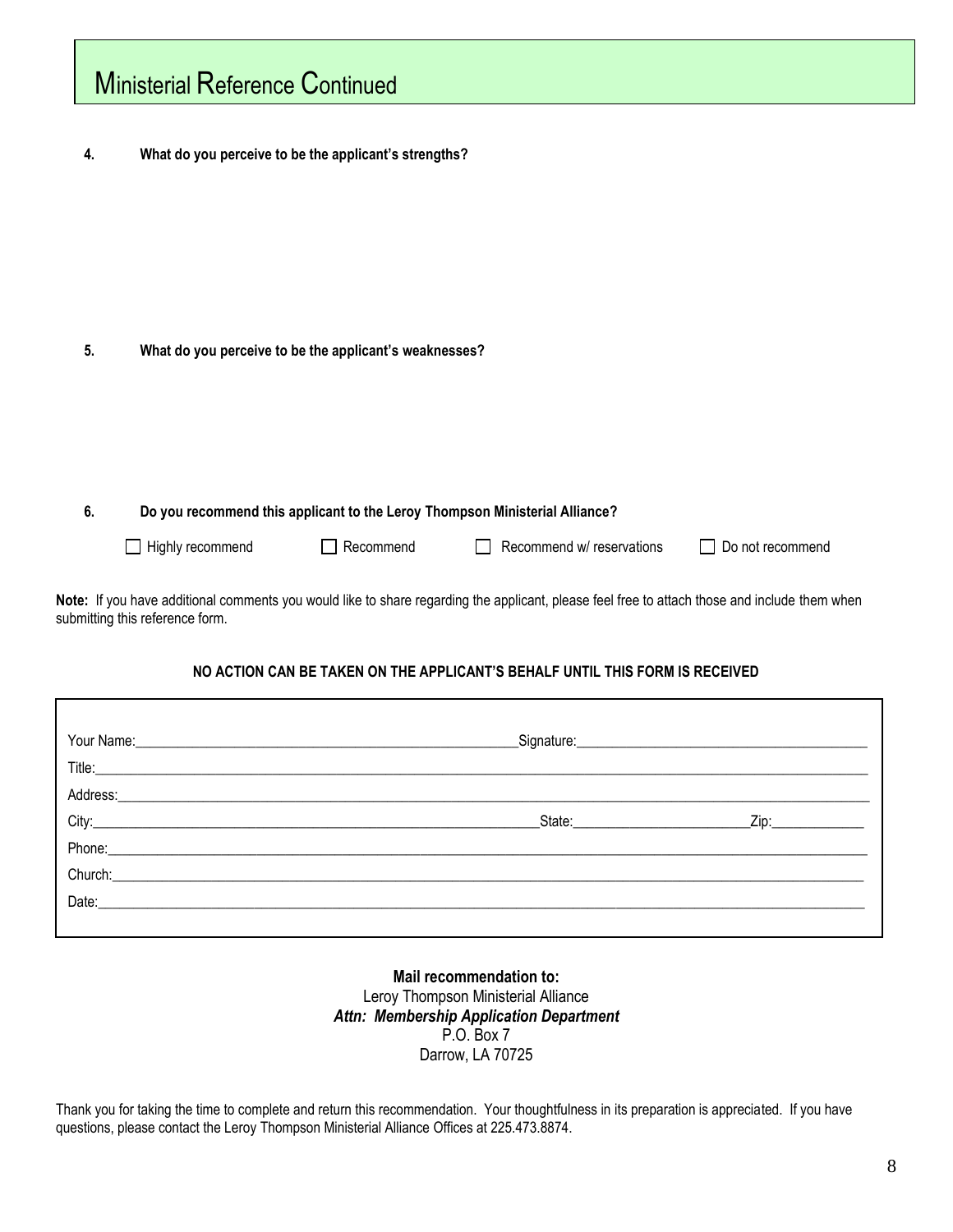

#### **LEROY THOMPSON MINISTERIAL ALLIANCE**

## **Ministerial Reference**

**To the Applicant:** This form should be completed by a colleague in ministry who understands your spiritual goals and objectives. This recommendation should be completed by someone other than a relative. If the following waiver is signed, it is understood that this information will NOT be shown to the applicant.

| Applicant's Name: _ |       |        |                  |
|---------------------|-------|--------|------------------|
| Address:            | Citv: | State: | Zip <sup>-</sup> |
| Phone:              |       |        |                  |

- $\circ$  I waive my right to review this recommendation when completed and understand it will remain confidential.
- $\circ$  I do not waive my right to review this recommendation.

Signature:\_\_\_\_\_\_\_\_\_\_\_\_\_\_\_\_\_\_\_\_\_\_\_\_\_\_\_\_\_\_\_\_\_\_\_\_\_\_\_\_\_\_\_\_\_\_\_\_\_\_\_\_\_\_\_\_\_\_\_\_\_\_\_\_\_\_\_\_Date:\_\_\_\_\_\_\_\_\_\_\_\_\_\_\_\_\_\_\_\_\_\_\_\_\_\_\_\_\_\_\_\_\_\_\_\_\_

**To the Recommender**: The person named above is applying for membership into the **Leroy Thompson Ministerial Alliance** and has requested your recommendation. This organization is an evangelical Christian organization committed to excellence in ministry, by training and educating Pastors, Licensed / Ordained Ministers and Church Leaders according to Christian Principles. Your thoughtful and candid responses will assist us in our evaluation of the applicant.

- **1. How long have you known the applicant**?\_\_\_\_\_\_\_\_\_\_\_\_\_\_\_\_\_\_\_\_\_\_\_\_\_\_\_\_\_\_\_\_\_\_\_\_\_\_\_\_\_\_\_\_\_\_\_\_\_\_\_\_\_\_\_\_\_\_\_\_\_\_\_\_\_\_\_\_\_\_\_
- **2. How well do you know the applicant?** (check one)
	-

\_\_\_\_\_Casually – few personal contacts \_\_\_\_\_Very close relationship

Latter Divideo By name / sight the state of the state of the Latter Fairly well – numerous personal contacts

- **3. Please evaluate the applicant's qualifications by circling the appropriate number below**.
	- *0 = No Chance to Observe, 1 = Poor, 2 = Below Average, 3 = Average, 4 = Above Average, 5 = Superior*

| <b>Personal Morality</b><br>Integrity, Moral character, honesty                         |   |   | 1234  |             |   | 5 |
|-----------------------------------------------------------------------------------------|---|---|-------|-------------|---|---|
| <b>Personal Appearance</b><br>Cleanliness, grooming                                     | 0 |   | 1234  |             |   |   |
| <b>Interpersonal Relationships</b><br>Cooperation, attitudes towards authority, rapport | Λ | 1 | 2 3 4 |             |   | 5 |
| <b>Stability of home life</b><br>Involvement, respect, teamwork                         | U | 1 | 2 3 4 |             |   | 5 |
| <b>Emotional Stability</b><br>Poise, mood stability, reaction to stress                 | O |   | 1234  |             |   | 5 |
| <b>Maturity</b><br>Personal development, ability to cope with life situations           |   |   |       | $2 \t3 \t4$ |   | 5 |
| <b>Spiritual Commitment</b><br>Genuineness and depth of commitment                      | O | 1 | 2 3   |             | 4 |   |
| Judgment<br>Ability to analyze a problem                                                | N | 1 | 2 3 4 |             |   | 5 |
| <b>Self-discipline / Self-Control</b><br>Ability to lead oneself before others          |   |   | 1234  |             |   | 5 |
| <b>Humility</b><br>Avoids inflated view of self                                         | N |   | 2 3   |             | 4 | 5 |

| <b>Accountability</b>                            | 0 |   | 1 2 3 4 5       |   |    |
|--------------------------------------------------|---|---|-----------------|---|----|
| Responsibility to others, submitted              |   |   |                 |   |    |
| <b>Responsibility</b>                            | 0 |   | 1234            |   | 5  |
| Accountability to oneself, dutifulness           |   |   |                 |   |    |
| Reliability                                      | N | 1 | 2 3 4           |   | 5  |
| Dependability, Faithfulness                      |   |   |                 |   |    |
| <b>Empathy</b>                                   | N |   | $1 \t2 \t3 \t4$ |   | 5  |
| Sensitivity to the needs of others               |   |   |                 |   |    |
| Leadership                                       | N |   | 1234            |   | 5  |
| Competence, self confidence                      |   |   |                 |   |    |
|                                                  |   |   |                 |   |    |
| <b>Financial Responsibility</b>                  | N |   | $1\ 2\ 3\ 4$    |   | .5 |
| Discipline, Organization, Wisdom                 |   |   |                 |   |    |
| <b>Fruitfulness in Ministry</b>                  | N |   | 1234            |   | 5  |
| Contentment, fulfillment, proof of changed lives |   |   |                 |   |    |
| Work Ethic                                       |   | 1 | 2 3 4           |   | 5  |
| Perseverance, resourcefulness, initiative        |   |   |                 |   |    |
| Wisdom                                           | Λ | 1 | 2 3 4           |   | 5  |
| Spiritual interpretation & direction             |   |   |                 |   |    |
| Teachable                                        | O | 1 | 2 3             | 4 | 5  |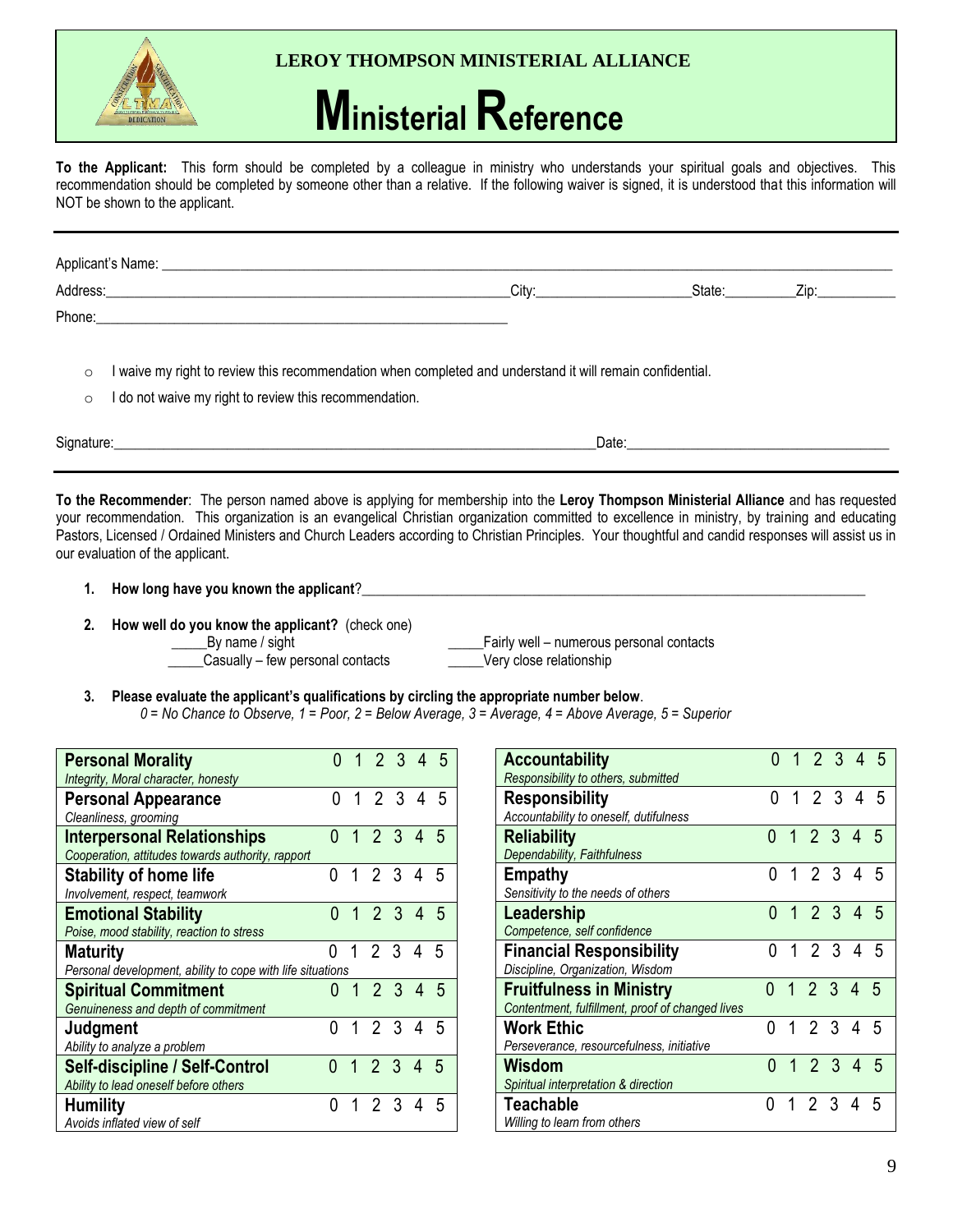| <b>Ministerial Reference Continued</b>                                                                                                                                           |                                                                             |           |                           |                  |  |  |  |
|----------------------------------------------------------------------------------------------------------------------------------------------------------------------------------|-----------------------------------------------------------------------------|-----------|---------------------------|------------------|--|--|--|
| 4.                                                                                                                                                                               | What do you perceive to be the applicant's strengths?                       |           |                           |                  |  |  |  |
| 5.                                                                                                                                                                               | What do you perceive to be the applicant's weaknesses?                      |           |                           |                  |  |  |  |
| 6.                                                                                                                                                                               | Do you recommend this applicant to the Leroy Thompson Ministerial Alliance? |           |                           |                  |  |  |  |
|                                                                                                                                                                                  | Highly recommend                                                            | Recommend | Recommend w/ reservations | Do not recommend |  |  |  |
| Note: If you have additional comments you would like to share regarding the applicant, please feel free to attach those and include them when<br>submitting this reference form. |                                                                             |           |                           |                  |  |  |  |

#### **NO ACTION CAN BE TAKEN ON THE APPLICANT'S BEHALF UNTIL THIS FORM IS RECEIVED**

Г

| Your Name: 2008 2010 2020 2020 2020 2021 2021 2022 2022 2021 2022 2022 2022 2022 2022 2022 2022 2022 2022 2022                                                                                                                 |               | Signature: Signature: |
|--------------------------------------------------------------------------------------------------------------------------------------------------------------------------------------------------------------------------------|---------------|-----------------------|
| Title: Title: Title: The Commission of the Commission of the Commission of the Commission of the Commission of the Commission of the Commission of the Commission of the Commission of the Commission of the Commission of the |               |                       |
|                                                                                                                                                                                                                                |               |                       |
|                                                                                                                                                                                                                                | State: State: | Zip:______________    |
|                                                                                                                                                                                                                                |               |                       |
|                                                                                                                                                                                                                                |               |                       |
|                                                                                                                                                                                                                                |               |                       |
|                                                                                                                                                                                                                                |               |                       |

**Mail recommendation to:** Leroy Thompson Ministerial Alliance *Attn: Membership Application Department* P.O. Box 7 Darrow, LA 70725

Thank you for taking the time to complete and return this recommendation. Your thoughtfulness in its preparation is appreciated. If you have questions, please contact the Leroy Thompson Ministerial Alliance Offices at 225.473.8874.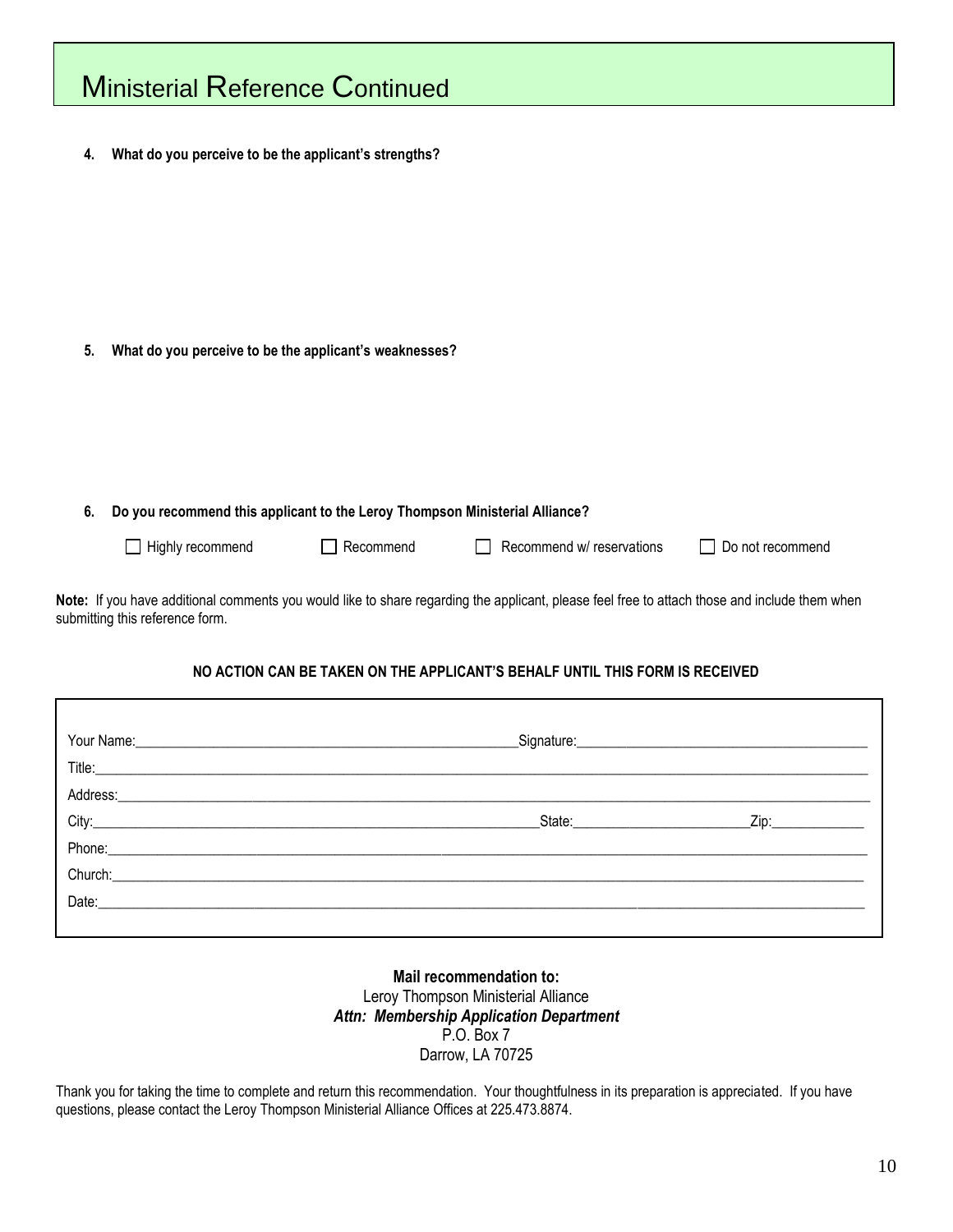

 P.O. Box 7 ▪ Darrow, LA 70725 ▪ 225.473.8874  *Apostle Leroy Thompson, Sr. – Founder* 

#### *(Applicant's Copy to Keep)*

### **COVENANT**

Having been led, as we believe, by the Spirit of God, to receive the Lord Jesus Christ as our personal Savior, and on the profession of our faith, having been baptized in the name of the Father, the Son, and the Holy Spirit in Jesus' name, we do now, in the presence of God, angels, and this assembly, most solemnly and joyfully enter into covenant with one another, as one body in Christ with the understanding that the Word of God is the final authority.

We engage therefore, by the aid of the Holy Spirit to work together in Christian love; to strive for the advancement of this association in knowledge, holiness, and comfort; to promote it's prosperity and spirituality; to sustain it's worship, ordinances, discipline, and doctrines; to contribute cheerfully and regularly to the support of the association, the expenses of the association, the relief of the poor, and the spread of the gospel through all nations.

 We also engage to maintain family and personal devotions; to scripturally educate our children; to seek the salvation of our kindred and acquaintances; to walk circumspectly in the world; to be just in our dealings, faithful in our engagements, and exemplary in our deportment; to avoid all gossiping, backbiting or needlessly exposing the infirmities of others, and excessive anger; to abstain from the sale of, and use of destructive drugs or intoxicating drinks as a beverage; to shun pornography; to flee from fornication; to avoid all immoral and illegal activity; and to be zealous in our efforts to advance the kingdom of our Savior.

We further engage to watch over one another in brotherly love; to remember one another in prayer; to aid each other in sickness and distress; to cultivate Christian sympathy in feeling and courtesy and in speech; to be slow to take offense, but always ready for reconciliation, and mindful of the rules of our Savior to secure them without delay; to be our brother's keeper whether in discipline or deliverance.

 We moreover engage to protect the association from persons desiring to use the organization and its affiliates for personal gain, business ventures, agendas and the like and pledge to not participate in such activity.

#### *Source: Baptist Church Covenant*

*\*\* For purposes of this Association Covenant, the following terms are defined as follows:*

- **"Ordinances"** Speaks to something prescribed, enactment, usually with reference to matters of ritual (Communion, Baptism, etc.).
- **"Doctrines"** Speaks to a body of beliefs about God, man, Christ, the church, and other related concepts considered authoritative and thus worthy of acceptance by all members of the community of faith.
- **"Devotions"** Speaks to worship, prayer, bible study and any other time spent with God.
- **"Kindred"** Speaks to family and relatives.
- **"Engagements"** Speaks to obligations.
- **"Deportment"** Speaks to behavior.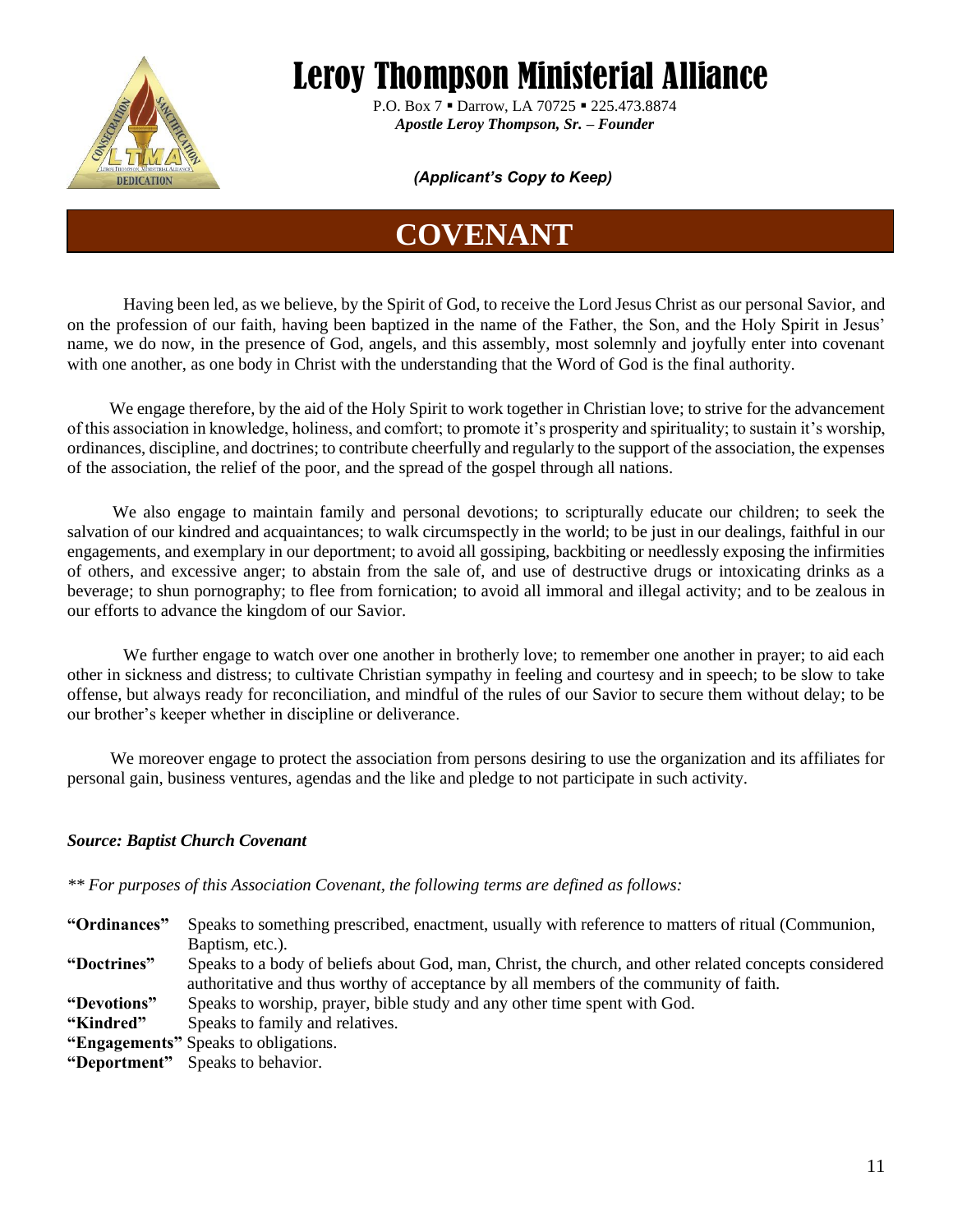

P.O. Box 7 · Darrow, LA 70725 · 225.473.8874  *Apostle Leroy Thompson, Sr. – Founder* 

*(Return this copy with the signed Covenant & Standard of Conduct Acknowledgment form)* 

### **COVENANT**

Having been led, as we believe, by the Spirit of God, to receive the Lord Jesus Christ as our personal Savior, and on the profession of our faith, having been baptized in the name of the Father, the Son, and the Holy Spirit in Jesus' name, we do now, in the presence of God, angels, and this assembly, most solemnly and joyfully enter into covenant with one another, as one body in Christ with the understanding that the Word of God is the final authority.

We engage therefore, by the aid of the Holy Spirit to work together in Christian love; to strive for the advancement of this association in knowledge, holiness, and comfort; to promote it's prosperity and spirituality; to sustain it's worship, ordinances, discipline, and doctrines; to contribute cheerfully and regularly to the support of the association, the expenses of the association, the relief of the poor, and the spread of the gospel through all nations.

 We also engage to maintain family and personal devotions; to scripturally educate our children; to seek the salvation of our kindred and acquaintances; to walk circumspectly in the world; to be just in our dealings, faithful in our engagements, and exemplary in our deportment; to avoid all gossiping, backbiting or needlessly exposing the infirmities of others, and excessive anger; to abstain from the sale of, and use of destructive drugs or intoxicating drinks as a beverage; to shun pornography; to flee from fornication; to avoid all immoral and illegal activity; and to be zealous in our efforts to advance the kingdom of our Savior.

We further engage to watch over one another in brotherly love; to remember one another in prayer; to aid each other in sickness and distress; to cultivate Christian sympathy in feeling and courtesy and in speech; to be slow to take offense, but always ready for reconciliation, and mindful of the rules of our Savior to secure them without delay; to be our brother's keeper whether in discipline or deliverance.

 We moreover engage to protect the association from persons desiring to use the organization and its affiliates for personal gain, business ventures, agendas and the like and pledge to not participate in such activity.

#### *Source: Baptist Church Covenant*

*\*\* For purposes of this Association Covenant, the following terms are defined as follows:*

| "Ordinances" | Speaks to something prescribed, enactment, usually with reference to matters of ritual (Communion,                                                                                             |
|--------------|------------------------------------------------------------------------------------------------------------------------------------------------------------------------------------------------|
|              | Baptism, etc.).                                                                                                                                                                                |
| "Doctrines"  | Speaks to a body of beliefs about God, man, Christ, the church, and other related concepts considered<br>authoritative and thus worthy of acceptance by all members of the community of faith. |
| "Devotions"  | Speaks to worship, prayer, bible study and any other time spent with God.                                                                                                                      |
| "Kindred"    | Speaks to family and relatives.                                                                                                                                                                |
|              | "Engagements" Speaks to obligations.                                                                                                                                                           |
| "Deportment" | Speaks to behavior.                                                                                                                                                                            |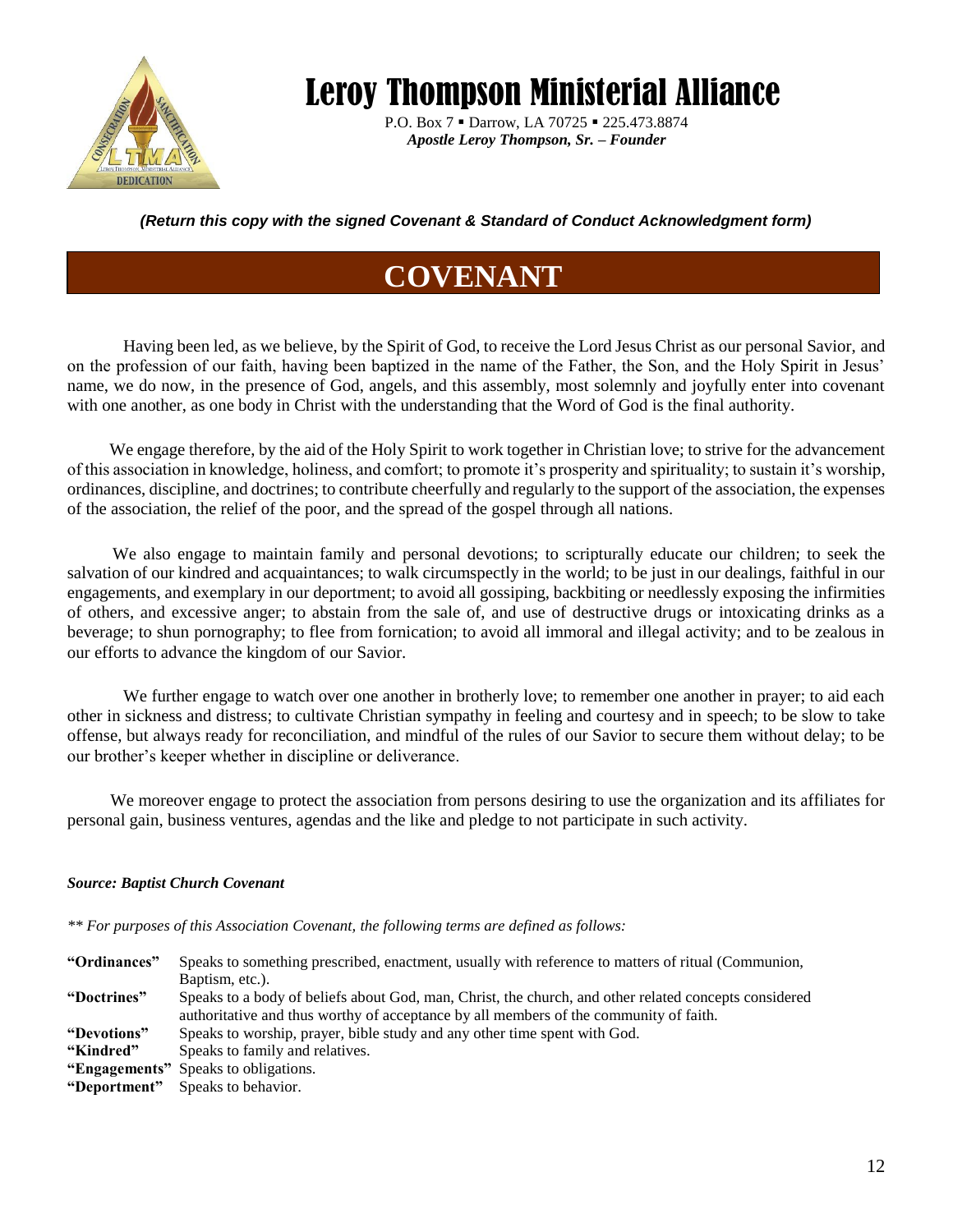

 P.O. Box 7 ▪ Darrow, LA 70725 ▪ 225.473.8874  *Apostle Leroy Thompson, Sr. – Founder* 

### **STANDARD OF CONDUCT FOR MEMBERSHIP AND DISCIPLINARY ACTION**

Our Father in Heaven expects the best from us where holiness (attitude) and discipline (behavior) are concerned. Our lives are both a living sacrifice to Him (Romans 12:1-3) as well as an example to others. This is required of all believers, BUT especially true for the Membership of LTMA. "Membership" in LTMA consists of Master Vision Bearers, Pastors, Licensed and Ordained Ministers, Administrative staff personnel as well as Church Leaders.

Christian Discipleship demands an exacting price from us. In Luke 14, it is clear that we must be willing to sacrifice people, possessions and personal interests, as required. Discipleship will cost the disciple everything…just as it cost Jesus everything. Discipleship requires that the disciple commit to:

- 1) Confrontation of core issues; and
- 2) Development of strong core values.

There are a number of tools and venues that will be afforded to members who desire to press toward the mark for the prize of the high calling of God in Christ Jesus. As such, members are held to a higher standard because others are following. A little leaven leavens the whole lump. To whom much is given, much (more) is required. It is vitally important that each member know and understand that he or she is a reflection of LTMA and it's visionary, Apostle Leroy Thompson, Sr. Consequently, a member must never bring reproach on the Lord, their leader, or the association.

#### **STANDARD OF CONDUCT**

The Standard of Conduct, which is derived from the Alliance Covenant is a guideline that explains moral conduct expected of the membership of LTMA. A member should be committed to maintain this Standard. A member must conduct themselves in a manner above reproach and consistent with the highest standards of biblical principals, as well as ethical and professional standards. In the event that a member falls short of the established standard, he or she should immediately contact the person to whom they report. Similarly, in the event that a member is aware that the conduct of another falls short of the established standard, they should immediately contact the person to whom they report.

#### **ATTENDANCE**

Members are expected to:

- Attend all Visionary Impartations and Circle of Vision conference calls
- Attend all First Tier Meetings (LTMA Impartation Conference, Campmeeting, Prosperity Revival)
- Attend the Second Tier Meeting (SMC2U) hosted by their MVB
- Attend any Second Tier Meeting held in a state adjacent to their state of residence
- Inform their MVB in writing in the event any of the above expectations will not be met.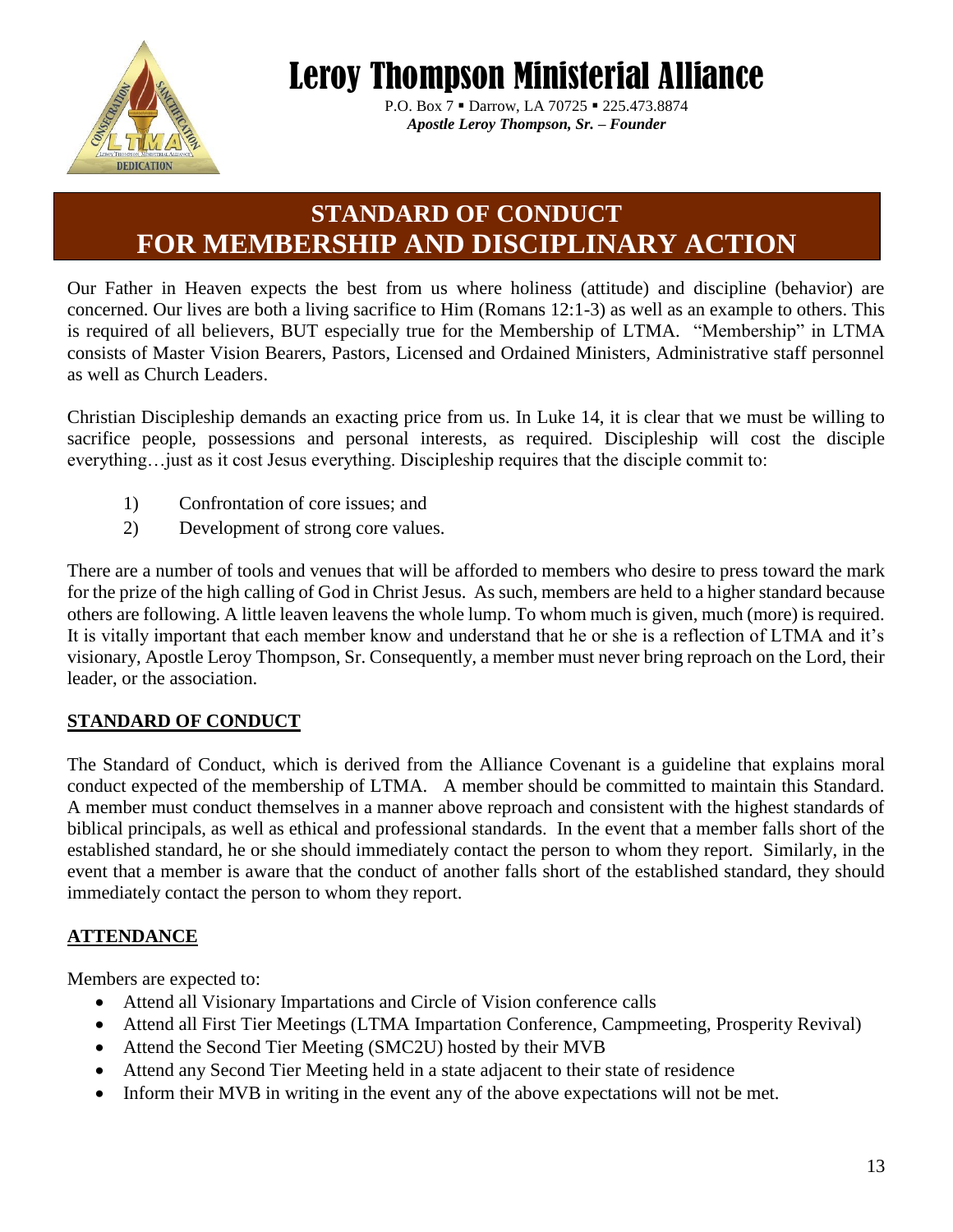#### **PATH OF RESPONSE**

- First Occurrence Verbal rebuke
- Second Occurrence Verbal and written rebuke
- Third Occurrence Suspension and or dismissal

#### **PURPOSE OF DISCIPLINARY ACTION FOR MEMBERSHIP**

- 1. Discipline within LTMA is not punitive, but restorative. (Galatians 5:1) The motive of discipline is correction, direction and protection.
- 2. Discipline is leveled at addressing moral, legal, spiritual and/or emotional failures. "Moral failure" involves actions having to do with scriptural violations including, but not limited to, fornication, adultery, use of destructive drugs or intoxicating drinks as a beverage, drunkenness, substance use and abuse. "Legal failure" involves actions having to do with legal violations including, but not limited to, theft, fraud, and embezzlement. "Spiritual and/or Emotional failure" involves actions having to do with spiritual and emotional violations including, but not limited to, disloyalty, murmuring, backbiting, and unfaithfulness.
- 3. The goal of discipline is NEVER to remove a person from the organization. However, removing a person, for a period of time or permanently, may be required to bring forth and facilitate repentance, reformation and finally restoration, and at times, reinstatement.

#### **DISCIPLINARY LEADERSHIP COUNCIL**

The Disciplinary Leadership Council is a subgroup of the Master Vision Bearers that will determine and administer all disciplinary actions in accordance with this Standard of Conduct. While discipline is often applied confidentially, in some cases, a member may be disciplined publicly. This will be subject to the discretion of the Leadership Disciplinary Council.

#### **SCOPE OF DISCIPLINARY ACTIONS**

The Leadership Disciplinary Council may administer progressive actions such as warnings, probation, suspension, and revocation of membership privileges and duties for no less than sixty (60) days depending upon the circumstances. A member will be expected to:

- 1. Submit to ministry restoration measures including, but not limited to, reading assignments, the preparation of reflection papers and personal ministry.
- 2. Submit to supplemental intervention with a recommended or approved agency or organization.
- 3. Submit to an evaluation and review by the Leadership Disciplinary Council. This Council will ensure preparedness for restoration and in some instances, recommend reinstatement, where appropriate.

#### **CONFIDENTIALITY**

All issues pertaining to discipline will be handled with the highest degree of confidentiality, privacy and discretion.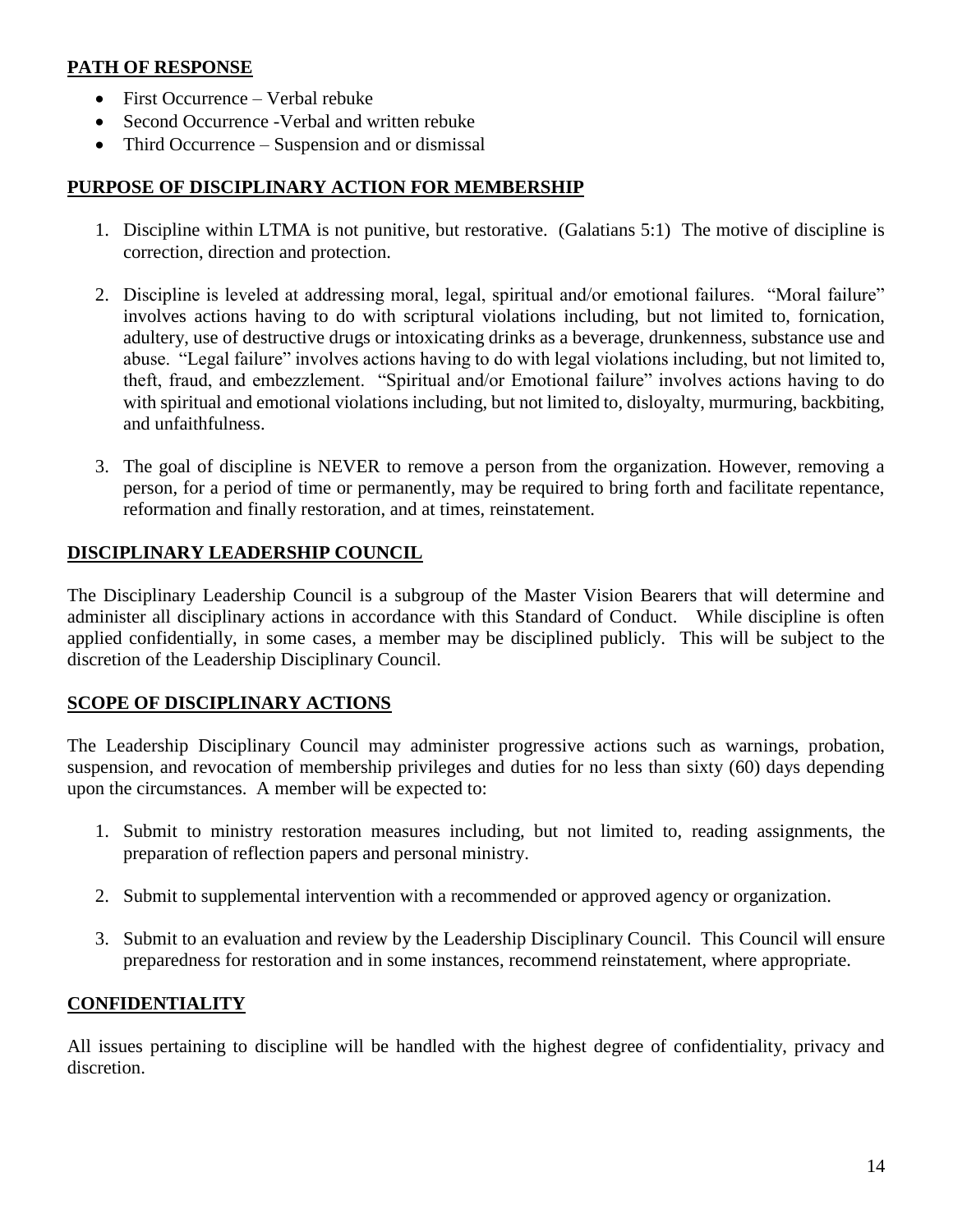

P.O. Box 7 · Darrow, LA 70725 · 225.473.8874  *Apostle Leroy Thompson, Sr. – Founder* 

### **COVENANT & STANDARD OF CONDUCT** *Acknowledgement Form*

I have received a copy of the LTMA Covenant. I have read and understand the Covenant and agree to abide by it. I also received and read the LTMA Standard of Conduct for Membership. I understand and acknowledge that a violation of the Standard may result in disciplinary action up to and including termination and/or removal from the alliance.

\_\_\_\_\_\_\_\_\_\_\_\_\_\_\_\_\_\_\_\_\_\_\_\_\_\_\_\_\_\_\_\_\_\_\_\_\_\_\_\_\_\_\_\_\_\_\_\_\_\_\_\_\_\_\_\_\_\_\_\_\_\_\_\_\_\_\_\_\_\_\_\_\_\_\_\_\_\_

\_\_\_\_\_\_\_\_\_\_\_\_\_\_\_\_\_\_\_\_\_\_\_\_\_\_\_\_\_\_\_\_\_\_\_\_\_\_\_\_\_\_\_\_\_\_\_\_\_\_\_\_\_\_\_\_\_\_\_\_\_\_\_\_\_\_\_\_\_\_\_\_\_\_\_\_\_\_

Print Name

Signature

\_\_\_\_\_\_\_\_\_\_\_\_-\_\_\_\_\_\_\_\_\_\_-\_\_\_\_\_\_\_\_\_\_\_

Date

\*\*\*\*The signed acknowledgement of this LTMA Covenant and LTMA Standard of Conduct Acknowledgement Form shall be kept in the personnel files at Word of Life Christian Center.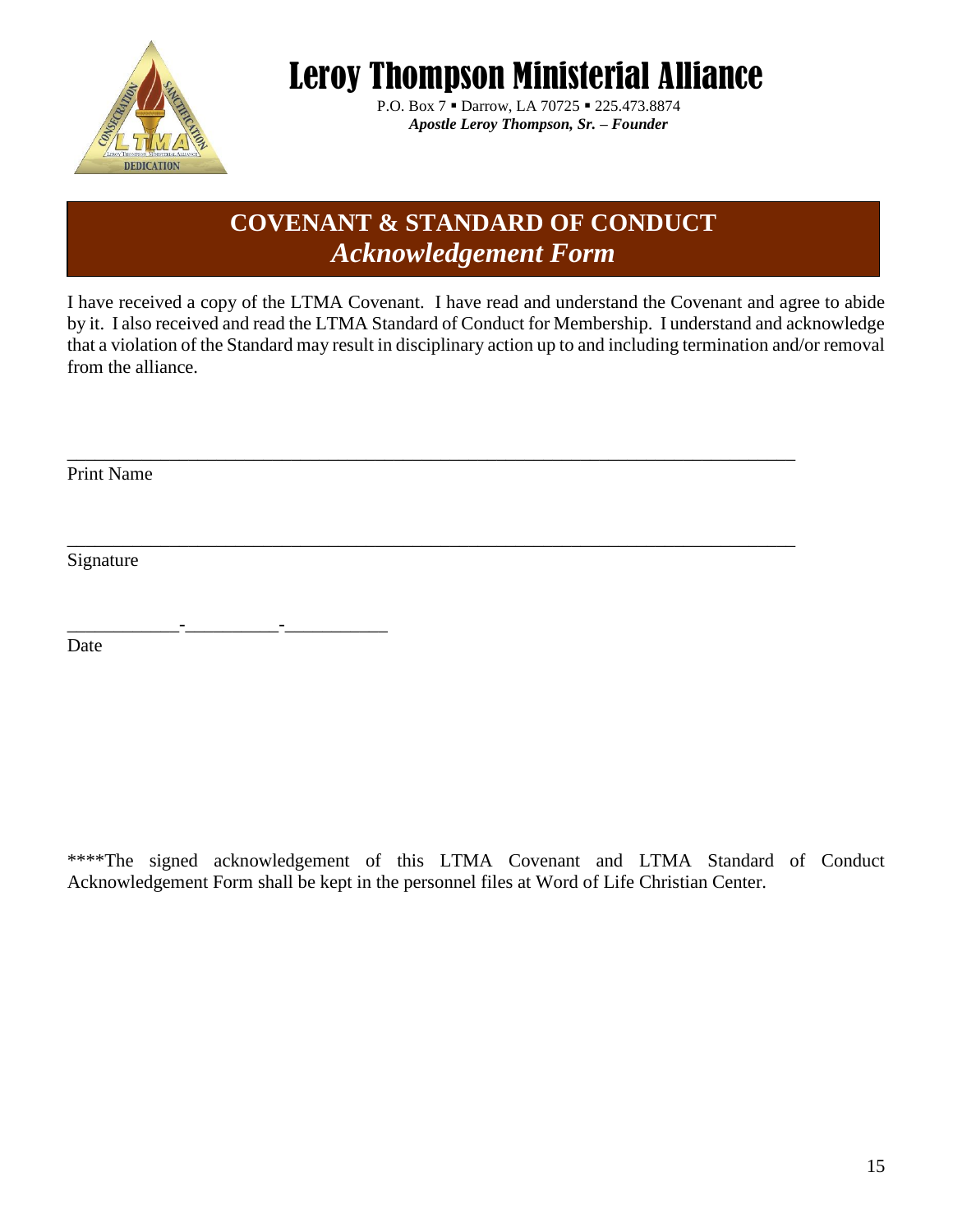

P.O. Box 7 · Darrow, LA 70725 · 225.473.8874 *Apostle Leroy Thompson, Sr. – Founder* 

### **APPLICANT DISCLOSURE FORM**

### Privacy Disclosure

In the interest of assurance of integrity, all ministers seeking acceptance into the Leroy Thompson Ministerial Alliance must submit to a background check. *This check is for integrity purposes only*. Should there be any issues in the applicant's past or on their record, they wish to disclose, such should be submitted in writing and attached to the Acknowledgement Form or made known during the Interview Process. Any applicant denied acceptance will be offered the opportunity for intervention and help in the restoration process.

#### **Please answer the following questions:**

1. Have you ever been charged or convicted of any of the following? *(Check any / all that apply)*

| Sex Offenses against adults or children? _____Yes ____No<br>If so, please explain / when? $\frac{1}{2}$ / $\frac{1}{2}$ / $\frac{1}{2}$ / $\frac{1}{2}$ / $\frac{1}{2}$ / $\frac{1}{2}$ / $\frac{1}{2}$ / $\frac{1}{2}$ / $\frac{1}{2}$ / $\frac{1}{2}$ / $\frac{1}{2}$ / $\frac{1}{2}$ / $\frac{1}{2}$ / $\frac{1}{2}$ / $\frac{1}{2}$ / $\frac{1}{2}$ /<br>,我们也不能在这里的时候,我们也不能在这里的时候,我们也不能会在这里的时候,我们也不能会在这里的时候,我们也不能会在这里的时候,我们也不能会在这里的时候,我们也不 |
|------------------------------------------------------------------------------------------------------------------------------------------------------------------------------------------------------------------------------------------------------------------------------------------------------------------------------------------------------------------------------------------------------------------------------------------------|
| Sexual Predator behavior? _____Yes _____No<br>If so, please explain / when? $\frac{1}{2}$ / $\frac{1}{2}$ / $\frac{1}{2}$ / $\frac{1}{2}$ / $\frac{1}{2}$ / $\frac{1}{2}$ / $\frac{1}{2}$ / $\frac{1}{2}$ / $\frac{1}{2}$ / $\frac{1}{2}$ / $\frac{1}{2}$ / $\frac{1}{2}$ / $\frac{1}{2}$ / $\frac{1}{2}$ / $\frac{1}{2}$ / $\frac{1}{2}$ /                                                                                                    |
| ,我们也不能在这里的时候,我们也不能在这里的时候,我们也不能在这里的时候,我们也不能会不能会不能会不能会不能会不能会不能会。<br>第2012章 我们的时候,我们的时候,我们的时候,我们的时候,我们的时候,我们的时候,我们的时候,我们的时候,我们的时候,我们的时候,我们的时候,我们的时候,我<br>Are you currently engaging in unbiblical sexual behavior? (Including but not limited to, homosexuality,<br>adultery or sex outside of marriage) (Check one)                                                                                                                              |
| Yes No                                                                                                                                                                                                                                                                                                                                                                                                                                         |
|                                                                                                                                                                                                                                                                                                                                                                                                                                                |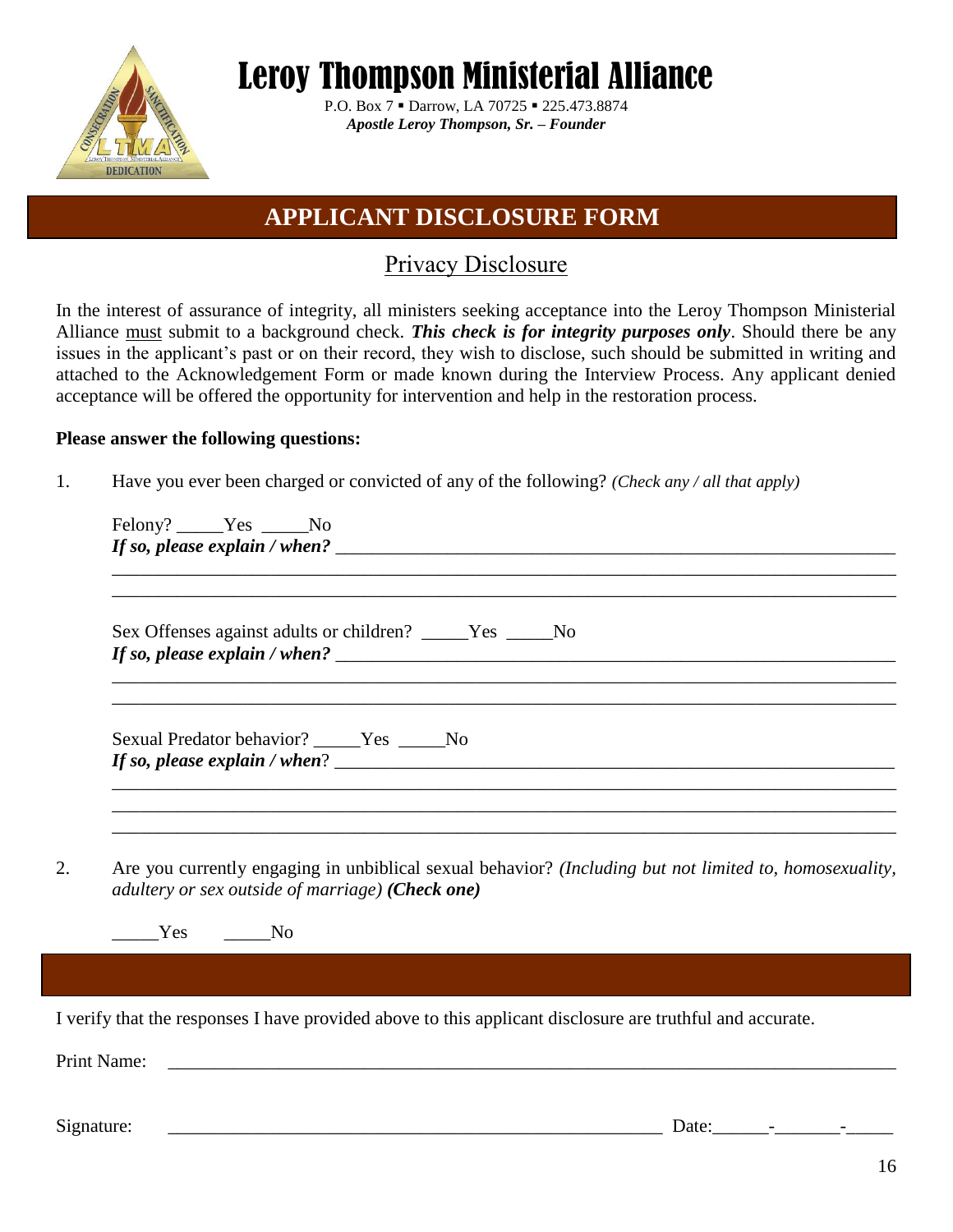

P.O. Box 7 ■ Darrow, LA 70725 ■ 225.473.8874 *Apostle Leroy Thompson, Sr. – Founder* 

### **MASTER VISION BEARER (MVB) ROSTER**

### *Quick Reference*

*(Listed in alphabetical order w/ exception of the Thompsons)*

| <b>Name</b>                 | <b>Ministry</b>                           | <b>Phone</b> | Email                       |
|-----------------------------|-------------------------------------------|--------------|-----------------------------|
| Dr. Leroy Thompson, Jr.     | Word of Life Christian Center             | 225.473.8874 | leroyjrt@mac.com            |
| Dr. Donavan Thompson        | Word of Life Christian Center             | 225.473.8874 | donavanthompson@gmail.com   |
| Dr. Joseph Brown            | <b>Rhema Christian Center</b>             | 256.253.2070 | Josephbrown1024@yahoo.com   |
| <b>Pastor David Cowan</b>   | Ever Increasing Life Ministries           | 225.347.4177 | david_cowan25@yahoo.com     |
| <b>Pastor Marcus Flores</b> | Faith Christian Fellowship                | 806.293.5029 | florespower@hotmail.com     |
| Dr. David C. Forbes, Jr.    | <b>Columbus Christian Center</b>          | 614.416.9673 | drdcf2@mac.com              |
| Pastor Eric Miller, Jr.     | Mercy & Truth Ministries                  | 757.240.4695 | Emiller88@verizon.net       |
| Pastor Jeremiah Phillips    | <b>World Shakers Church International</b> | 225.926.9549 | donavonjere@gmail.com       |
| Dr. Daniel Robertson, Jr.   | Mt. Gilead Full Gospel Int'l Ministries   | 804.675.7600 | bishoprobertson@verizon.net |
| Dr. Ron Walker              | The Hope of Glory Church                  | 504.368.1392 | wronwalker@gmail.com        |
| Dr. Carlos Williams         | Life House Church                         | 843.379.9673 | drcarloswilliams@mac.com    |